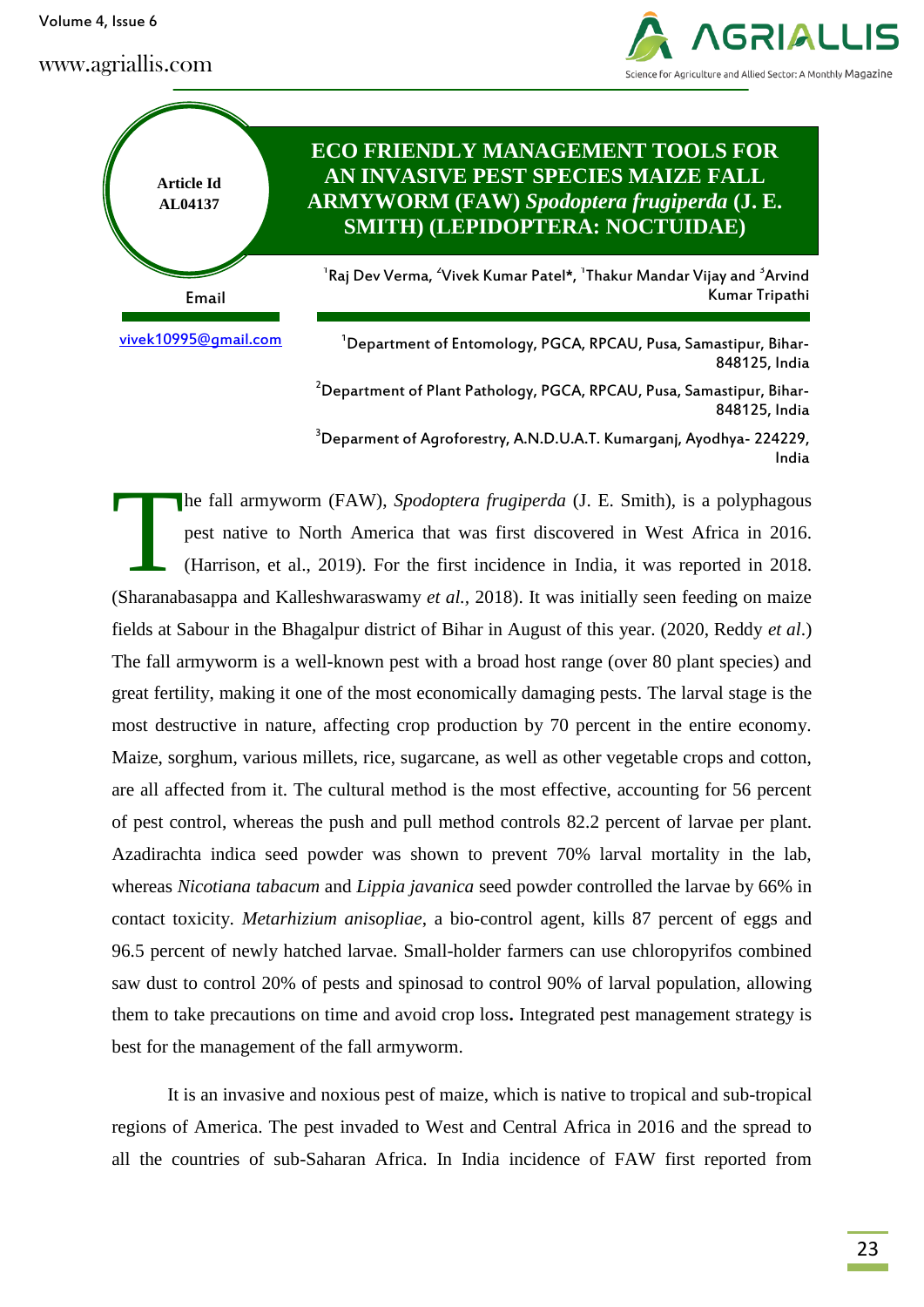

Karnataka on maize crop in 2018. Later its presence was confirmed in Maharashtra, Andhra Pradesh, Gujarat, Tamil Nadu and Telangana States. In Bihar FAW is now reported from Sabour in Bhagalpur district in 2019. It is polyphagous pest which can feed on about 186 different plant species including crops such as maize, paddy, sorghum, cotton, sugarcane etc. It cause huge yield loss in maize up to 57% to 58% (Dhar *et al.,* 2019). Damage done in India on maize crop during July-December. As a result, crop mismanagement and crop pests have a significant impact on crop output and profitability, and there is a clear need to manage crops from FAW properly and efficiently to ensure the long-term viability of any agriculture-based business. Farmers utilise a variety of management strategies in different countries, regions, and locations, all of which have no harmful impact on the environment or human health.

#### **Eggs Stage**

Female moths lay their eggs on the underside of the leaves towards the plant's base, near the junction of the leaf and the stem. White, pinkish, or light-green eggs have a spherical shape and are white, pinkish, or light-green in colour. The number of eggs in each mass ranges from 100 to 200. After emergence, each female lays 1500 to 2000 eggs over a period of days. The eggs are dome-shaped and range in size from 0.3 to 0.4 mm in diameter. A layer of scales is also laid down by the female between the eggs and over the egg masses. During warm weather, the egg stage lasts only two to three days.

#### **Larvae Stage**

Larvae emerge three to five days after oviposition and move to the whorl. There are six phases of larval development. Larvae in the second and third instar stages are commonly cannibalistic, resulting in a whorl with only one larva. The first instar larvae are greenish with a black head, which changes to an orange colour in the second instar. The mature larvae are 30 to 40 mm long and come in a variety of colours. A white inverted "Y" shaped suture can be seen on the face of an adult larva. During the summer, the larval phase is 14 days and in the winter, it is 30 days.

#### **Pupa Stage**

Pupation takes occurs in the earth, at a depth of 2 to 8 cm, and the pupae are reddish brown and may be hard. The larva spins a loose cocoon that is 20 to 30 mm in length and is oval in shape. If the soil is too hard, the larvae may weave leaf litter and other materials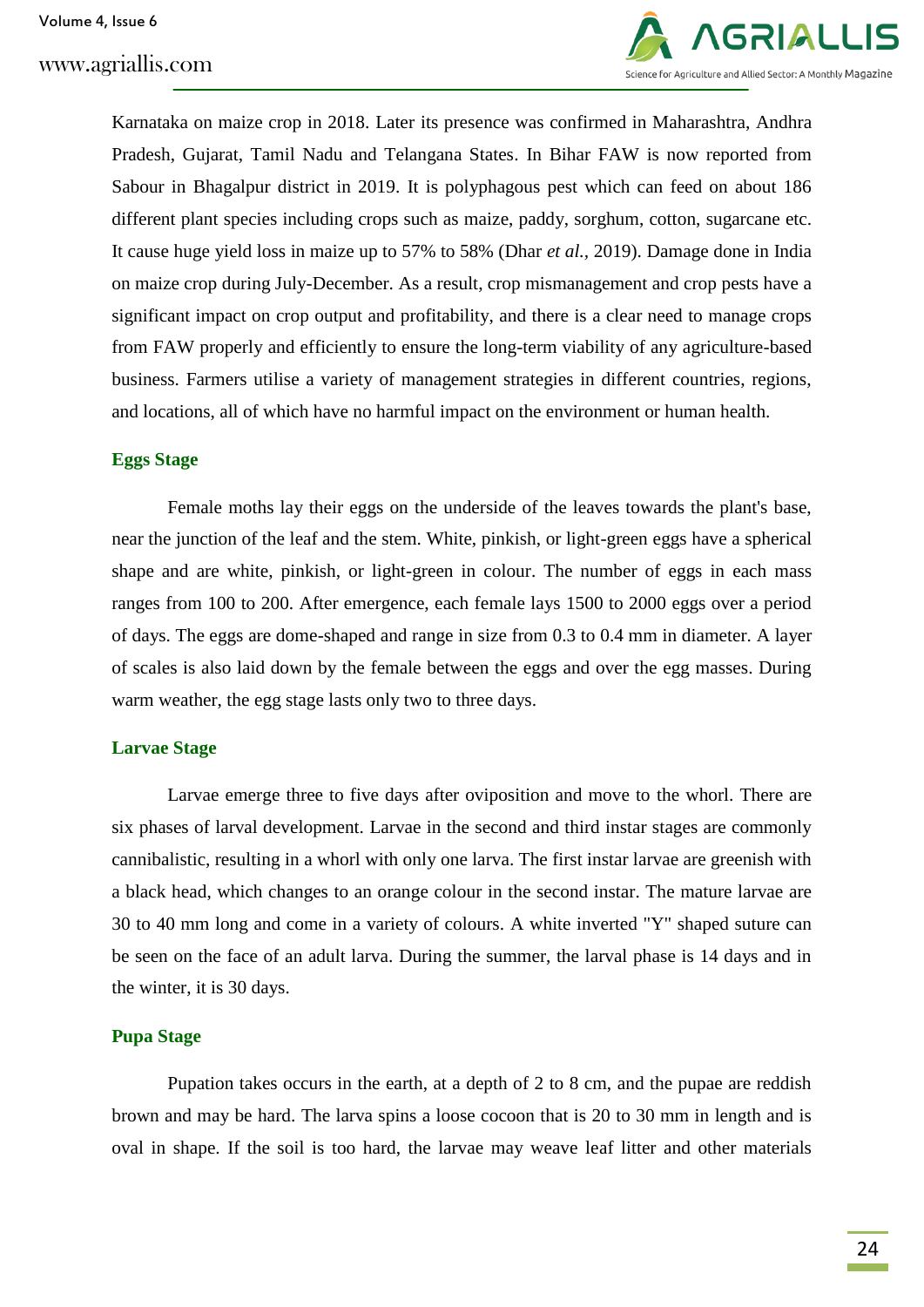# www.agriallis.com



together to form a cocoon on the surface. The pupal stage lasts about 8 to 9 days in the summer and 20 to 30 days in the winter.

### **Adult Stage**

Adult moths are 20 to 25 mm long with a 30 to 40 mm wing span. Adults are nocturnal and most active in the evenings when it is warm and humid. The male moth's forewing is dark grey, whereas the female's is light brown. Silvery white hind wings with a small dark marking on the margins. Adult life is expected to last about 10 days on average, with a range of 7 to 21 days. In 35-60 days, the entire life cycle is accomplished. Each season, 6-12 generations are found**.**

### **Damaging Symptoms**

- **Elongated papery windows:** Elongated papery windows of all size are seen spread all over the leaves in a few adjacent plants the crop might have been infested with FAW. This symptom is caused by  $1<sup>st</sup>$  and  $2<sup>nd</sup>$  instar Fall Armyworm larvae which feed by scraping on leaf surface.
- Ragged-edged holes: Once the larvae enter 3<sup>rd</sup> instar, its feeding caused raggededged round to oblong holes on leaves. The size of holes increases with growth of larvae.
- **Extensive leaf damage:** Once the larvae enter 5<sup>th</sup> instar, it feed faster and damage large area of leaves. Sixth instar larvae extensively defoliate the leaves and produce large amount of faecal matter.

#### **Integrated Management**

#### **1. Monitoring**

Pheromone is mostly used in monitoring of FAW because pheromones can travel by air over very long distance. Installation of pheromone trap @ 5/acre in current and potential area of spread in crop season and off-season.

#### **2. Scouting**

Start scouting in 'W' MANNER as soon as maize seedlings emerge. At Seedling to early whorl stage (3-4 Weeks after emergence)- Action can be taken if 5% plants are damage. At the mid whorl to late whorl stage (5-7 weeks after emergence) – Action can be taken if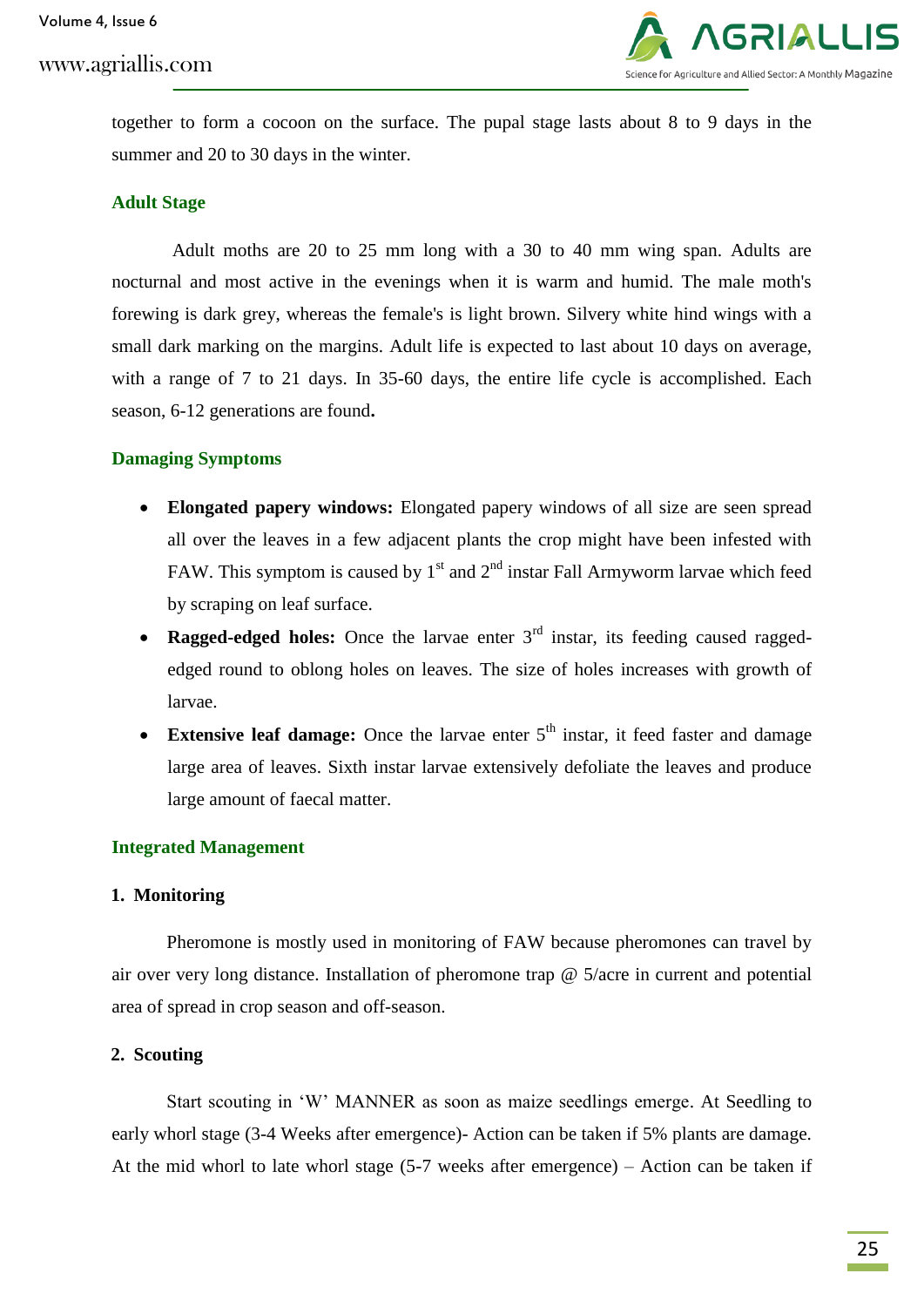Volume 4, Issue 6

www.agriallis.com



10% whorls are freshly damaged in mid whorl stage and 20% whorl damage in late whorl stage. At tasselling and post tasselling (Silking stage)- Do not spray insecticides. But 10% ear damage needs action.

# **3. Cultural control**

- $\triangleright$  Before sowing, deep ploughing is recommended. This will make FAW pupae vulnerable to predators. Sowing at the right time is recommended. Staggered sowings should be avoided. Maize intercropping with regionally appropriate pulse crops. 3-4 rows of trap crop (e.g. Napier) are sown around the maize field.
- $\triangleright$  Clean cultivation and balanced use of fertilizers. Cultivation of maize hybrids with tight husk cover will reduce ear damage by FAW.

# **4. Mechanical control**

Hand-picking and mass killing of egg masses and neonate larvae using kerosine water or smashing. Bird perches were erected at a rate of 10 per acre throughout the early stages of the crop. Dry sand was applied to the whorls of afflicted maize plants shortly after FAW was discovered in the field. Male moths are mass trapped using pheromone traps at a rate of 15 per acre.

### **5. Bio-control strategies**

Release of egg parasitoid *Trichogramma pretiosum, Telenomus remus, Chelonus insularis* and larval parasitoids *Cotesia margiventris* @ 50,000 per acre at weekly intervals. Application of biopesticide such as *Metarhizium anisopliae* @ 5g/litre or *Nomuraea rileyi* @ 3g/litre whorl application at 15-25 days after sowing. Another 1-2 spray may also be given at an interval of 10 days. Application of *Bacillus thuringiensis* var *kurstaki* formulation @ 2g/litre or NSKE (Neem formulation 1500 ppm) @ 5 ml/lit. of water for control of early instars. If infestation is more than 10%, whorl application of *Bt var. kurstaki* formulation (400g/acre) @ 2g/lit. or *Metarhizium anisopliae* or *Beauveria bassiana* with spore count of 1 x108cfu/g (1kg/acre) @ 5g/lit. or entomopathogenic nematode (EPN) (4kg/acre) @ 10g/lit. of water is recommended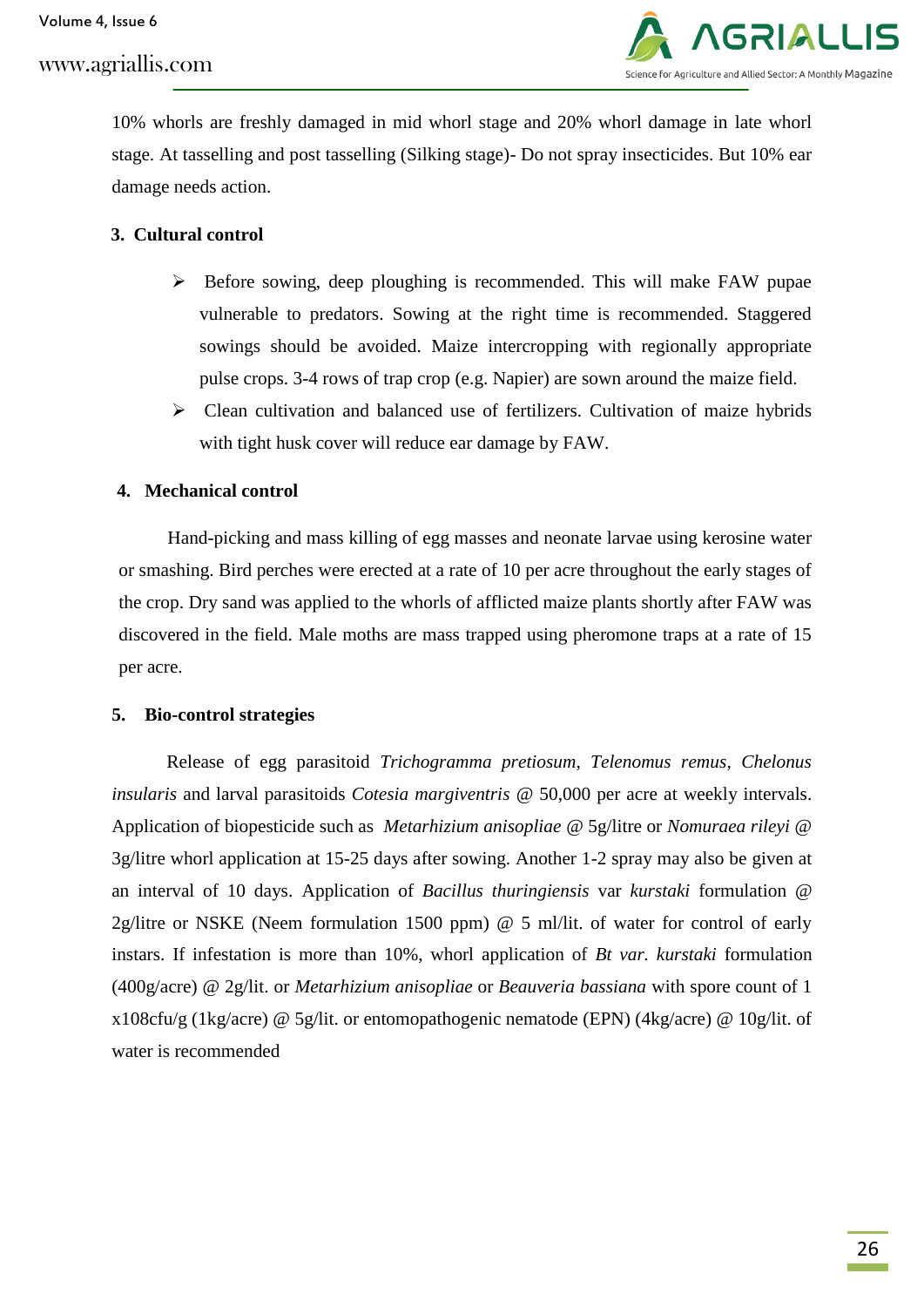

# **Natural Enemies of Fall Army Worm**

- **Predators** ground beetles, carabid beetles, ladybird beetles, tiger beetles, soldier bugs, ear wigs, birds, bats, spiders, ants and rodents, 60 to 90 % 0f pupae are predated by birds, bats, and rodents.
- **Parasitoids** The important parasitoids are wasps and flies among them *Cotesia marginiventris , Chelonus texanus* and *Archytas marmorantus* (Diptera) are potential parasitoids.

### **6**. **Chemical control**

- Seed treatment with Cyantraniliprole19.8% + Thiamethoxam 19.8% FS  $\omega$  6ml/kg of seed will be effective for 15-20 days.
- **First Window (seedling to early whorl stage):** Spray 5% NSKE / Azadirachtin 1500ppm @ 5ml/l of water.
- **Second Window (mid whorl to late whorl stage):** To manage  $2^{nd}$  and  $3^{rd}$  instar larvae having more than 10% foliar damage use of Spinetoram 11.7% SC @ 0.5ml/litre of water or Chlorantraniliprole 18.5% SC @ 0.4 ml/litre of water or Thiomethoxame 12.6% + Lambda cyhalothrin 9.5% ZC @ 0.25ml/litre of water.
- $\triangleright$  For late instar larvae, poison baiting is suggested. Ferment the 10kg rice bran + jaggery mixture with 2-3 litres of water for 24 hours. Just half an hour before field application, add 100g Thiodicarb. The bait should be injected into the plant's inflorescence.
- **Third window (8 week after emergence to tasselling and post tasselling):** Insecticide management is not cost effective at this stage. Bio-pesticide as recommended above to be applied. Hand picking of the larvae is advisable.

# **Conclusion**

Fall armyworm is one of the most destructive pests on the planet. This insect has a greater chance of spreading over the world, resulting in a major drop in agricultural production and productivity. Fall armyworm control necessitates an integrated management strategy, with early field inspection and identification of the regulating mechanism being critical. A pest awareness campaign involving advisory services on pest identification, damage signs, and control procedures with suitable measures will help to minimise the pest's incidence. Small holder farmers around the world might benefit greatly from locally accessible resources and